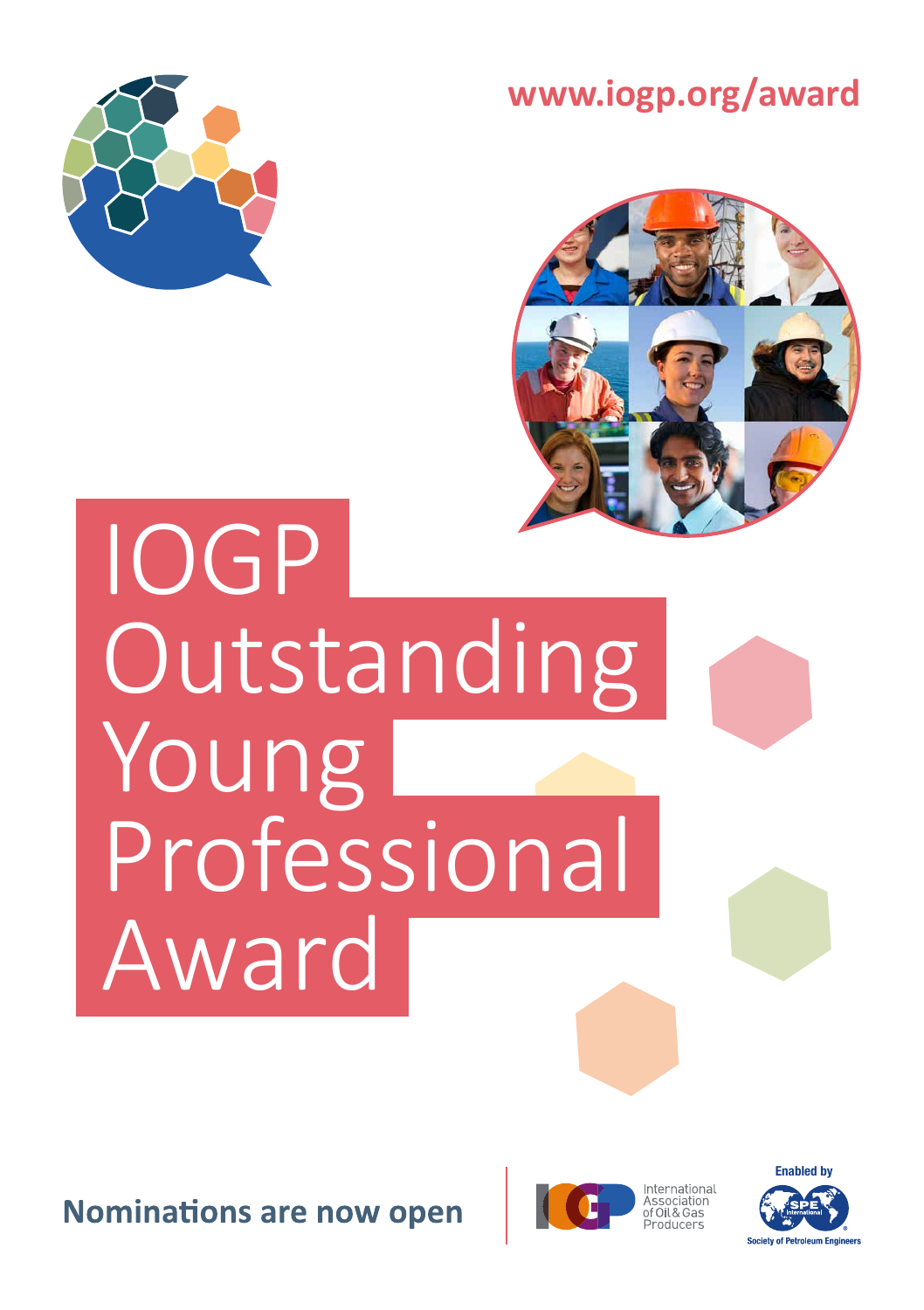# About the award

IOGP is opening nominations to its biennial Outstanding Young Professional Award to inspire the next generation of leaders dedicated to promoting safe, responsible and sustainable exploration and production operations.

In association with the SPE Health, Safety, Environment, and Sustainability Conference, the IOGP Outstanding Young Professional Award recognises the achievements of an individual with fewer than 10 years of professional E&P experience.

The recipient must have demonstrated professional accomplishments and evidence of outstanding talent, dedication and leadership in at least one aspect of health, safety, security, sustainability, the environment or social responsibility.

IOGP and SPE are looking to senior members of the Health, Safety, Environment, and Sustainability community to nominate candidates for the award.

**To nominate please visit our information site: www.iogp.org/award**

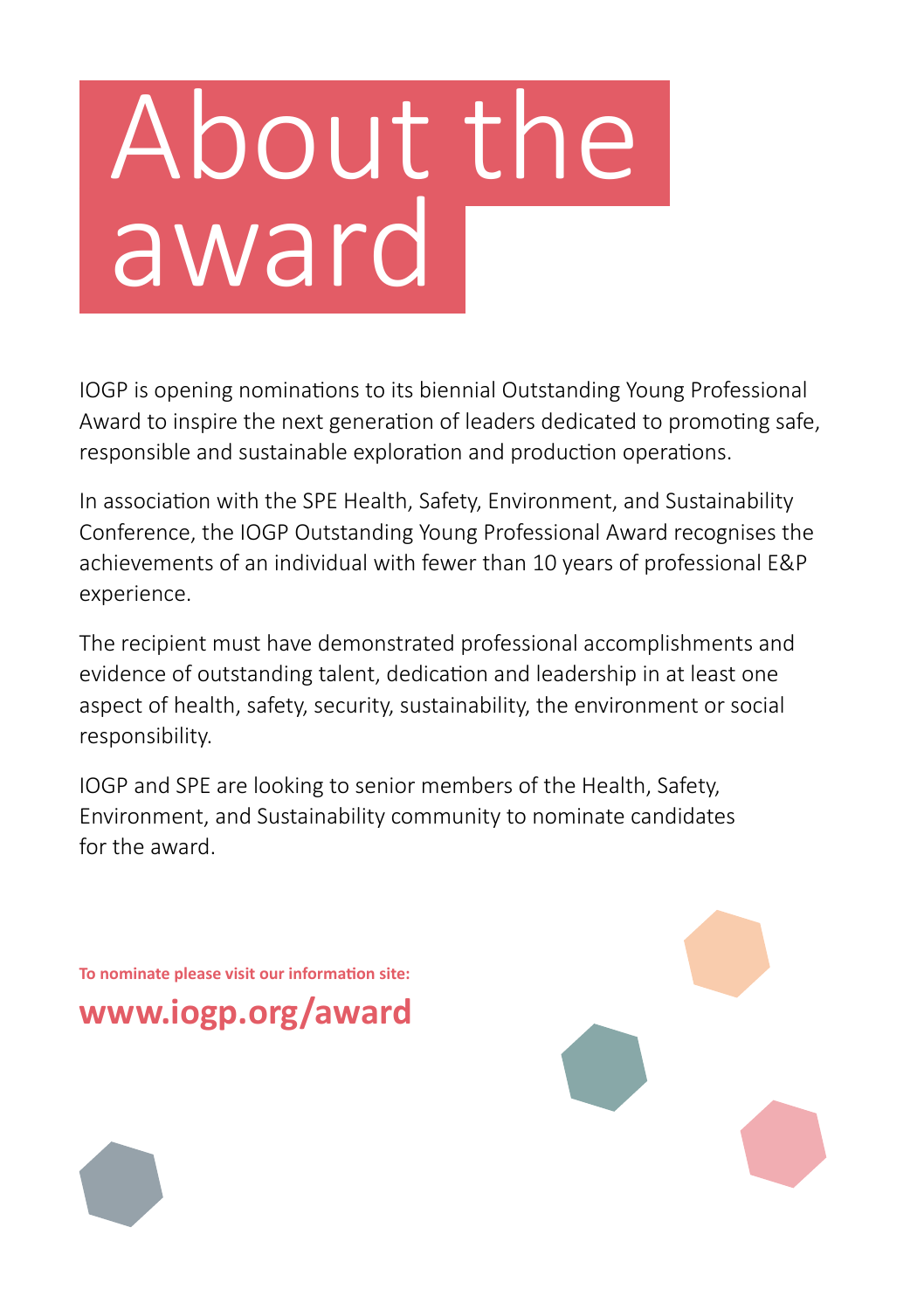# **Nominees must:**

- be a young professional with fewer than 10 years of professional experience in the upstream oil and gas industry
- be well-respected and in good standing within the community
- serve as a role model for other young professionals
- demonstrate noteworthy professional and personal achievement
- demonstrate commitment to excellence and proven leadership
- exhibit expertise, passion and the ability to inspire others

### **Nominator criteria:**

• No member of the Award Committee shall be eligible to nominate for this award, or for a period of two years after the expiration of his or her term of service on the Committee

### **The winner will receive:**

- Outstanding Young Professional Award certificate and trophy
- Complimentary registration to the 2020 SPE Health, Safety, Environment, and Sustainability Conference
- Two-year membership to SPE
- An invitation to join the Award & YP Committees for the 2022 Conference
- Recognition on the IOGP website and newsletter
- Recognition on the SPE Conference website

## **Key dates:**

**Nominations open:** 3 September 2019 **Nominations close:** 22 November 2019 **Finalists notified:** 16 December 2019 **Finalist submissions due:** 10 January 2020 **Winner notified:** 24 January 2020 **Winner announced:** SPE International Conference and Exhibition on Health, Safety, Environment, and Sustainability in Bogotá, Colombia, March 17-19 2020